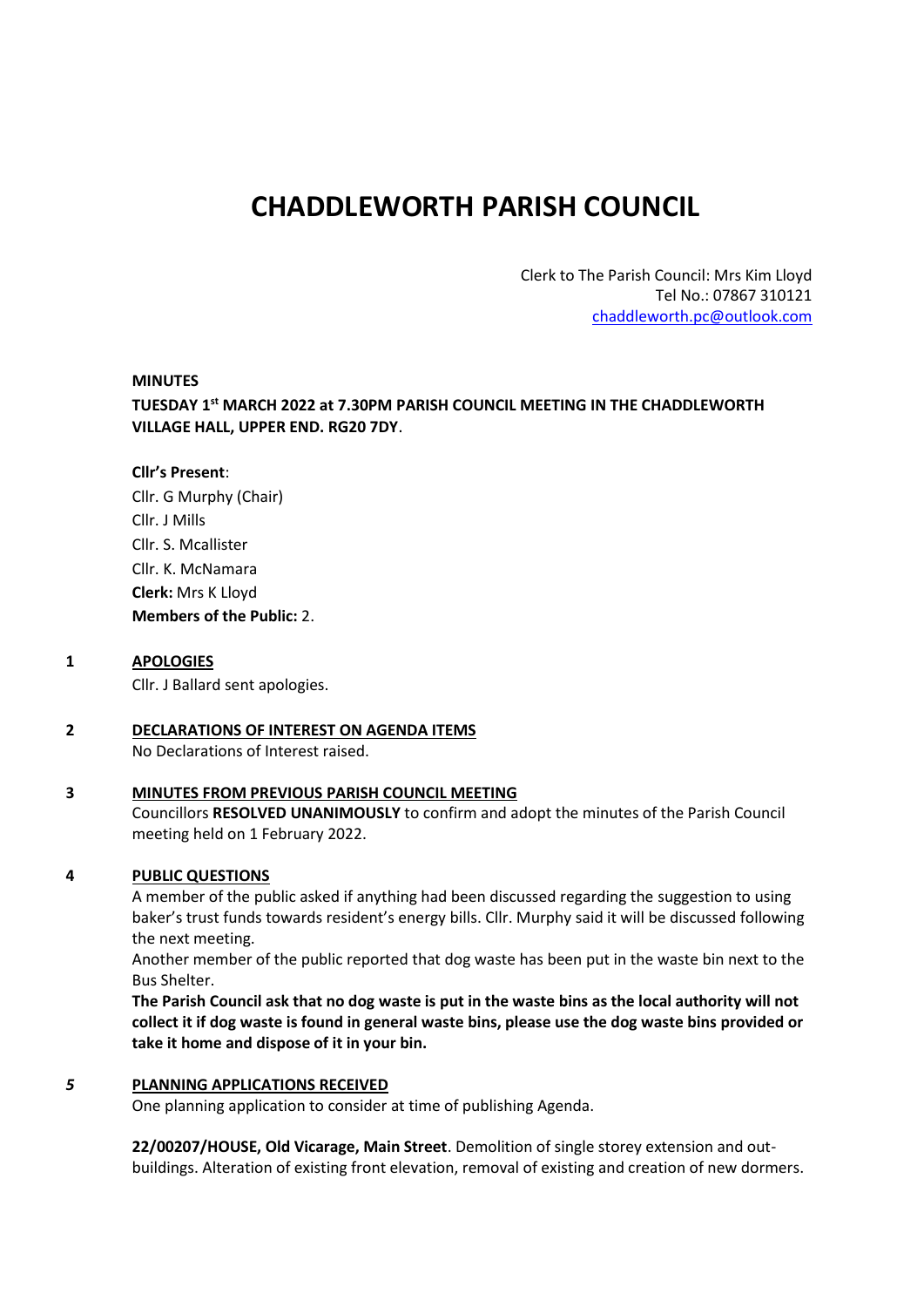New two storey extension and new timber framed garage/gym/ bicycle store, external plant room and potting shed.

<http://planning.westberks.gov.uk/rpp/index.asp?caseref=22/00207/HOUSE> Cllr. Murphy raised the question of no orange notice displayed outside the property. After discussion the Parish Council agreed to no objections.

#### **6 FINANCE**

Councillors then **RESOLVED UNANIMOUSLY** to approve the payments for March as shown below. The Cashflow 2020/21 for March was noted. *(All finance documents emailed to members of the Parish Council before the meeting)*

# **Statement of Accounts Accounts for Payment March 2022**

| Expenditure brought forward 21-22 |                             |                                                 |   | £13,441.52    |
|-----------------------------------|-----------------------------|-------------------------------------------------|---|---------------|
| <b>Payments</b>                   |                             |                                                 |   |               |
| Cheque<br><b>No</b>               | Payee                       | Description                                     |   | <b>Amount</b> |
| $SO^*$<br>$SO^*$                  | Mrs H Anderson<br>Kim Lloyd | <b>Litter Collection</b><br><b>Clerk Salary</b> | £ | 20.00         |
| $SO^*$                            | Chadd V Hall                | <b>Village Hall Rent</b>                        | £ | 23.00         |
| SO*                               | Alpha Xperience             | <b>Newsletter</b>                               | £ | 87.25         |
| 800096                            | Grahame Murphy              | Noticeboard                                     | £ | 311.94        |
| 800097                            | Kim Lloyd                   | Ink /Paper /Envelopes                           | £ | 118.72        |
| 800098                            | Carter Jonas                | <b>Field Rents</b>                              | £ | 300.00        |
|                                   |                             |                                                 | £ | 1,324.49      |
| Paid*                             |                             |                                                 |   |               |
| <b>Receipts</b>                   |                             |                                                 |   |               |
|                                   |                             |                                                 |   |               |
| <b>Total Receipts</b>             |                             |                                                 |   |               |

#### **7 NORRIS LANE**

Cllr. Murphy received an email on 8/02 asking for his postal address from Sovereigns legal department, who had said that they were going to send some information. Nothing had been received yet and Cllr. Murphy has since chased.

#### **8 ROAD VERGES / WATER LEAK, ST ANDREWS CLOSE**

Cllr. Murphy and the Clerk reported the water leak at St Andrews Close. Mr House, Drainage Officer from West Berkshire Council met with Cllr. Murphy at all the sites that had reported drainage problems. Mr House reassured Cllr. Murphy that they have a better budget than before and hoped to get all the issues sorted out in the Parish when they could.

## **9 THE QUEENS PLATINUM JUBILEE – THURSDAY 2 ND TO SUNDAY 5th JUNE 2022**

Cllr. Murphy reported that the event is a joint venture between the Village Hall Committee and the Parish Council. On the Thursday evening there will be a lighting of the Beacon that everyone will be invited too.

On the Sunday, the Village Hall Committee have booked a magician for children's entertainment. Refreshments will be provided in the hall, tables will hopefully be provided, and residents will be invited to come along and bring their own picnics and drink. The Clerk was asked to investigate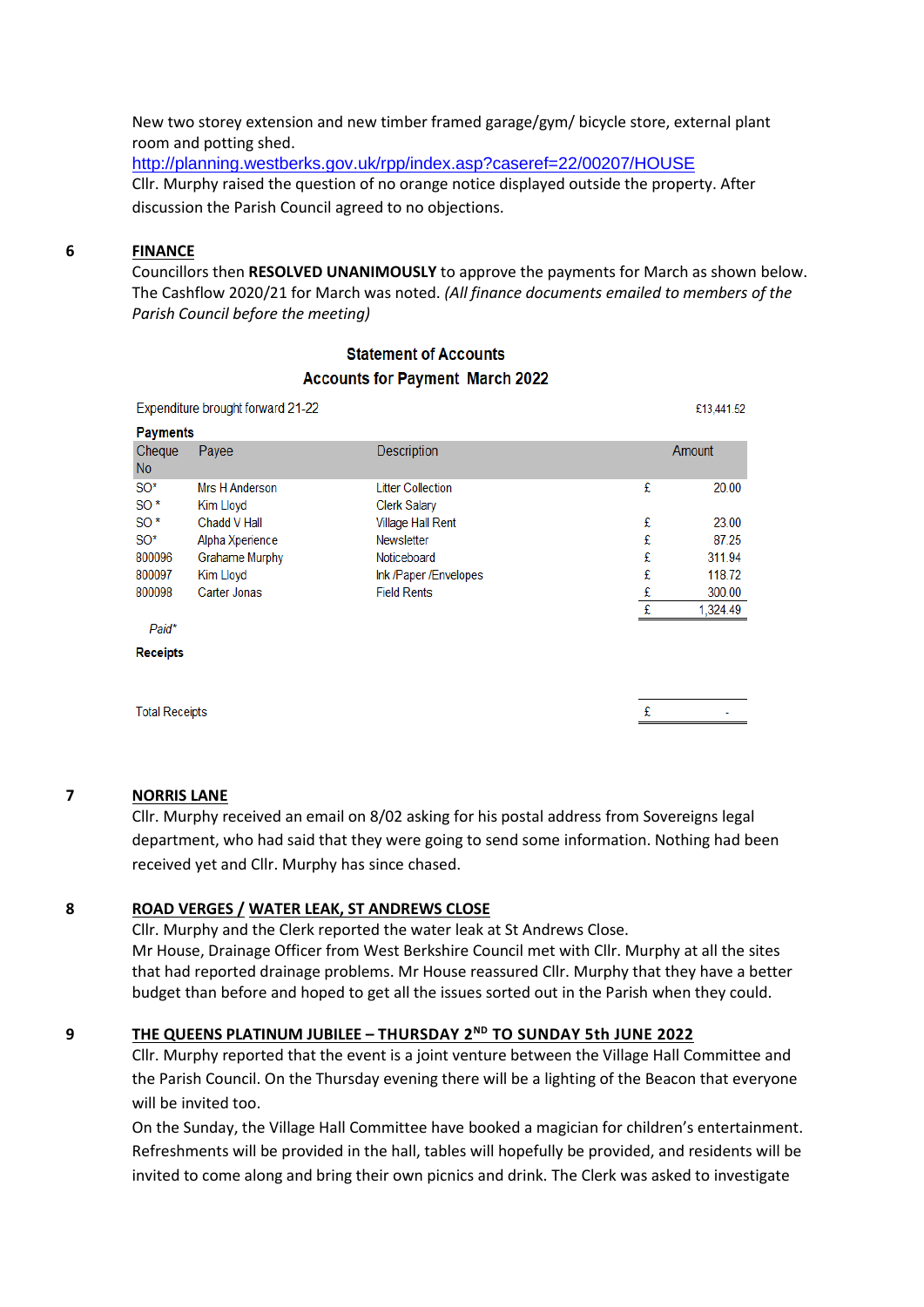registering the Beacon for the event. The Clerk said the Parish Council insurance requires a risk assessment for the Beacon 14 days before the event, sent by the Clerk. A discussion regarding the commemorative coins was to add another advert in the newsletter. The Clerk reported that seven residents had requested coins to date.

## **10 CLERK REPORTS**

**10/02 Email** from WBC. Invitation to join our West Berkshire Parish Climate Forum: Wednesday 16 March 12.30pm.

#### **Defibrillator**

The Clerk reported the PADS and the Battery arrived and the Clerk has replaced them in the Defibrillator. The Clerk said that the screen showed that the PADS were expired. The Clerk asked for everyone to check the Defibrillator to ensure, (as shown in the picture below) that everything is working. A full circle, full battery and full PADS needs to be shown within the square screen on the Defibrillator. If this is not seen, please contact the Clerk.



The Clerk said she will ask the newsletter editor to add something to the newsletter regarding checking the defibrillator. The Parish Council are the guardians of the Defibrillator, but it is the responsibility of the community to check the Defibrillator. The Clerk will chase up some refresher training from the Ambulance Trust in the Spring.

#### **Annual Parish Meeting – 3 rd May 8pm.**

The Clerk has started to contact groups but heard nothing yet, the Clerk said she would add a post to the Village Facebook page.

# **11 COUNCILLORS REPORTS**

Following on from the last meeting when a resident raised several issues found around the village.

Cllr. Mills said he had paint to re-paint the playground gate once the weather is dryer. Cllr. Mcallister is arranging to meet the resident to address the other issues that were raised in the email sent to Parish Council. This will be reported in the April meeting. **ACTION: Cllr. Mcallister**